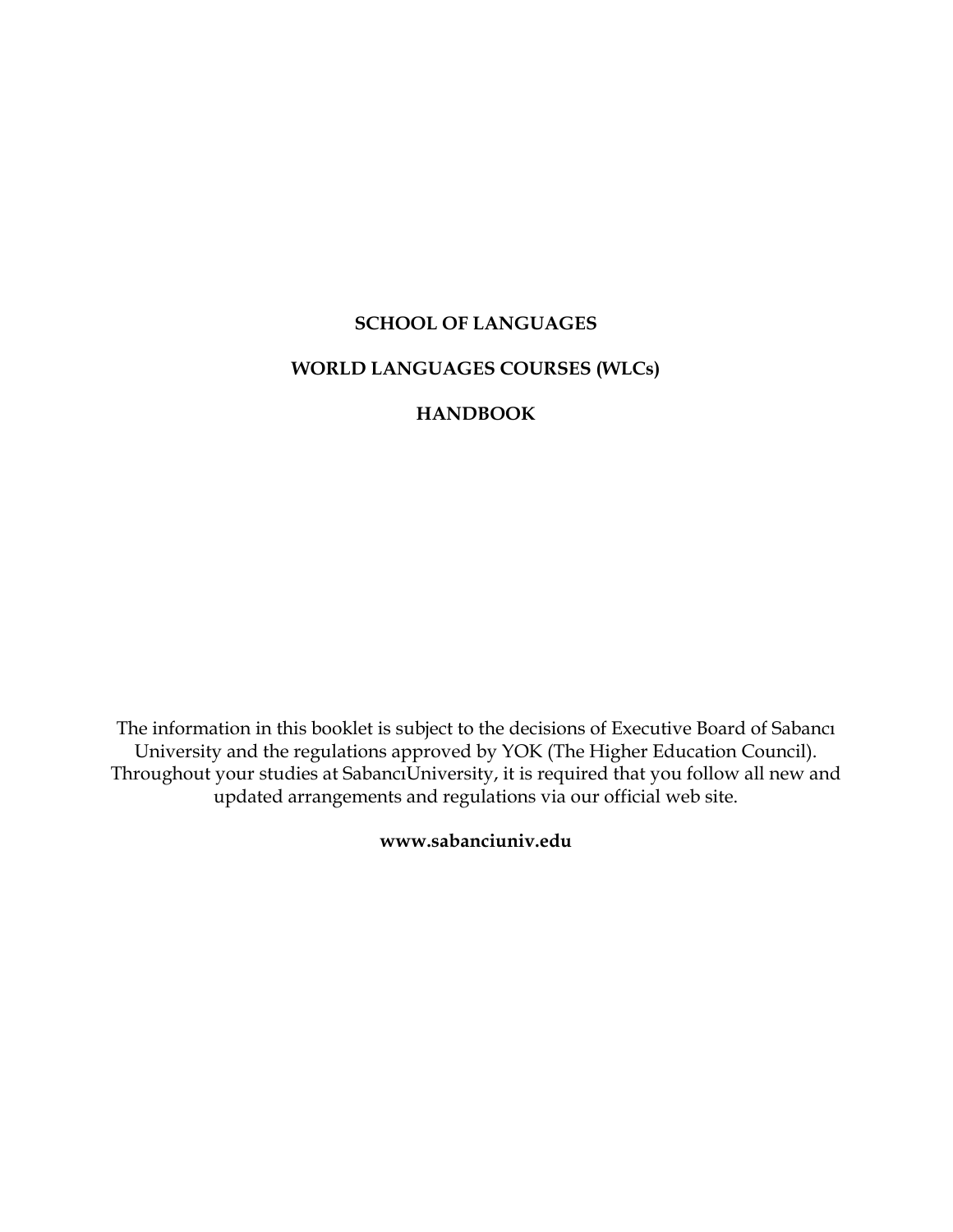# *CONTENTS*

| 1. General rules      |
|-----------------------|
|                       |
|                       |
|                       |
|                       |
|                       |
|                       |
|                       |
|                       |
|                       |
|                       |
| 2. Level Descriptions |
|                       |
|                       |
|                       |
| 3. Assessment         |
|                       |
|                       |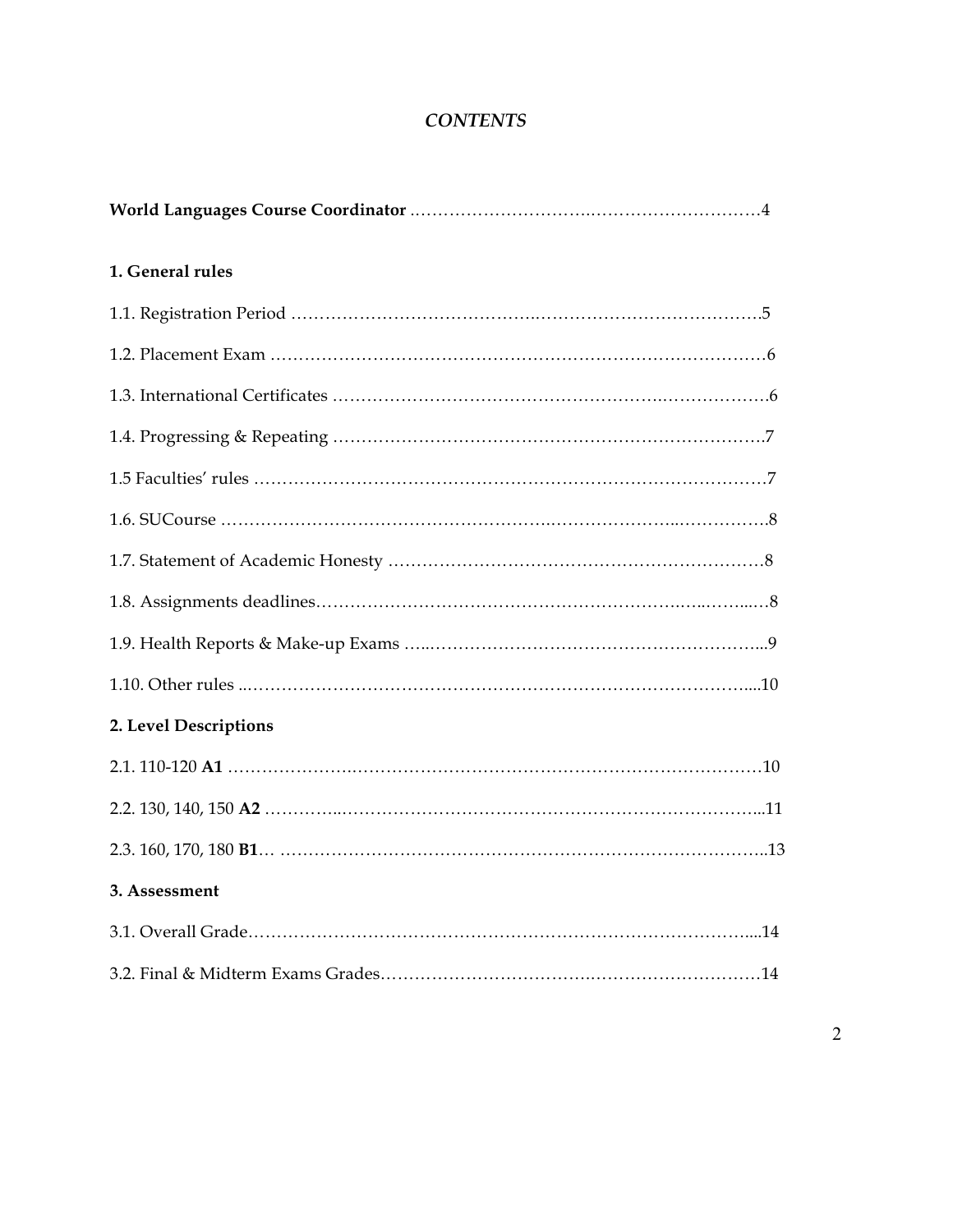| 4. Instructors |  |
|----------------|--|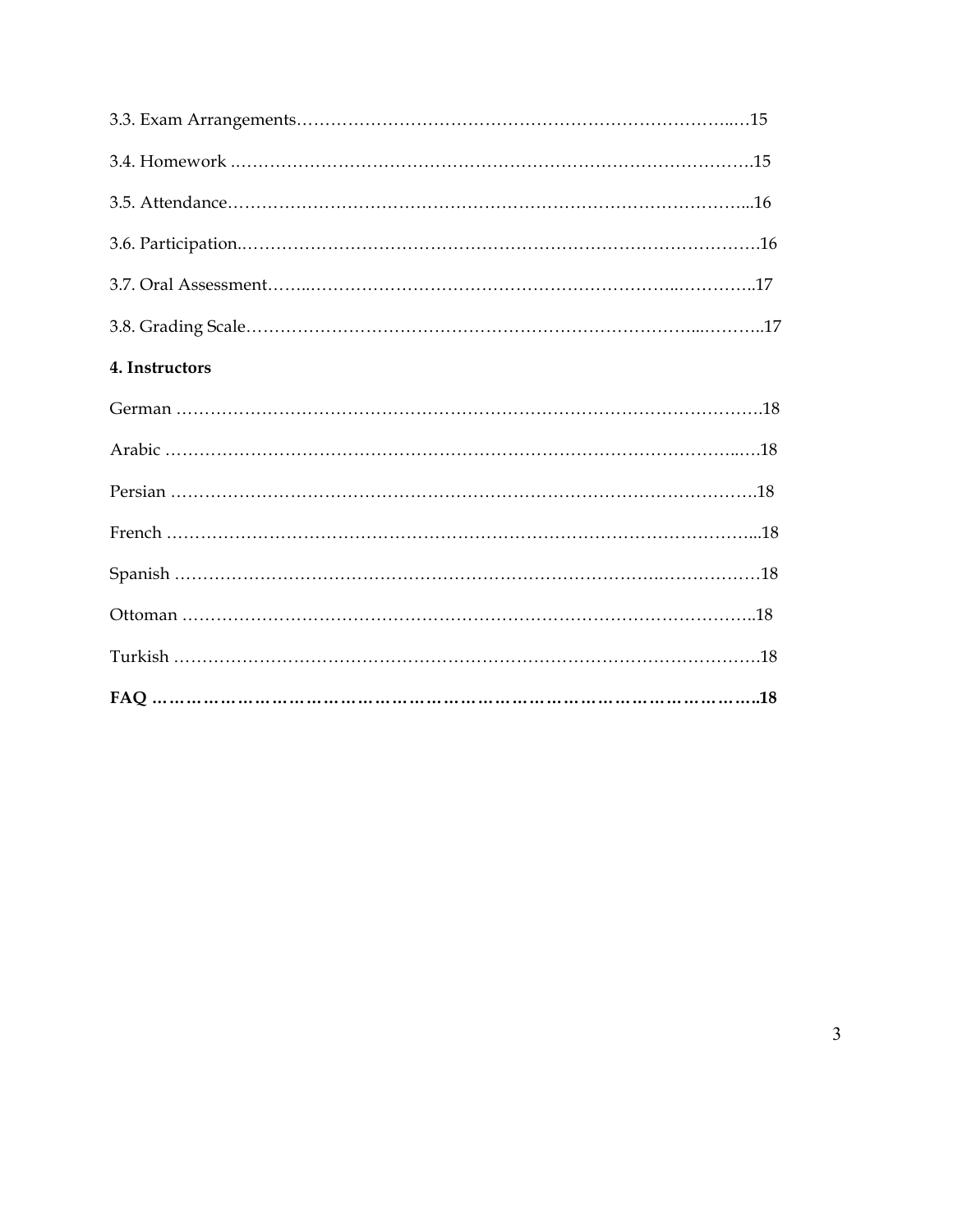Dear students,

It's a well-known fact that we live in a multicultural, increasingly globalizing environment. I'm sure you are well aware of the importance of learning new languages. That's why I suggest this time we look at this greatly discussed topic from a slightly different angle. I mean the cultural wealth a new language can add to your life.

Every language you learn opens for you new doors to the world's cultural heritage, builds up the bridges to other societies, enriches your daily life. I invite you to benefit from this wealth. It is true that we are going to need some effort and persistence along the way. But it is also true that the result will be more than rewarding.

Best wishes,

World Languages Coordinator Nuria Gelado Rodriguez

#### **1. General Rules**

#### **1.1. Registration Period**

WLs can only be taken as credit courses and are NOT offered as non-credit courses.

Only the following students are eligible to take SFL Courses offered at the School of Languages:

• Those who have successfully completed the ENG 004 Course during the Fall semester or have passed the ELAE, or another external equivalent exam recognized by the Council of Higher Education and are therefore eligible to be Spring Freshman during the spring semester.

- ●Freshman onwards
- ●Students who are registered for the graduate programs.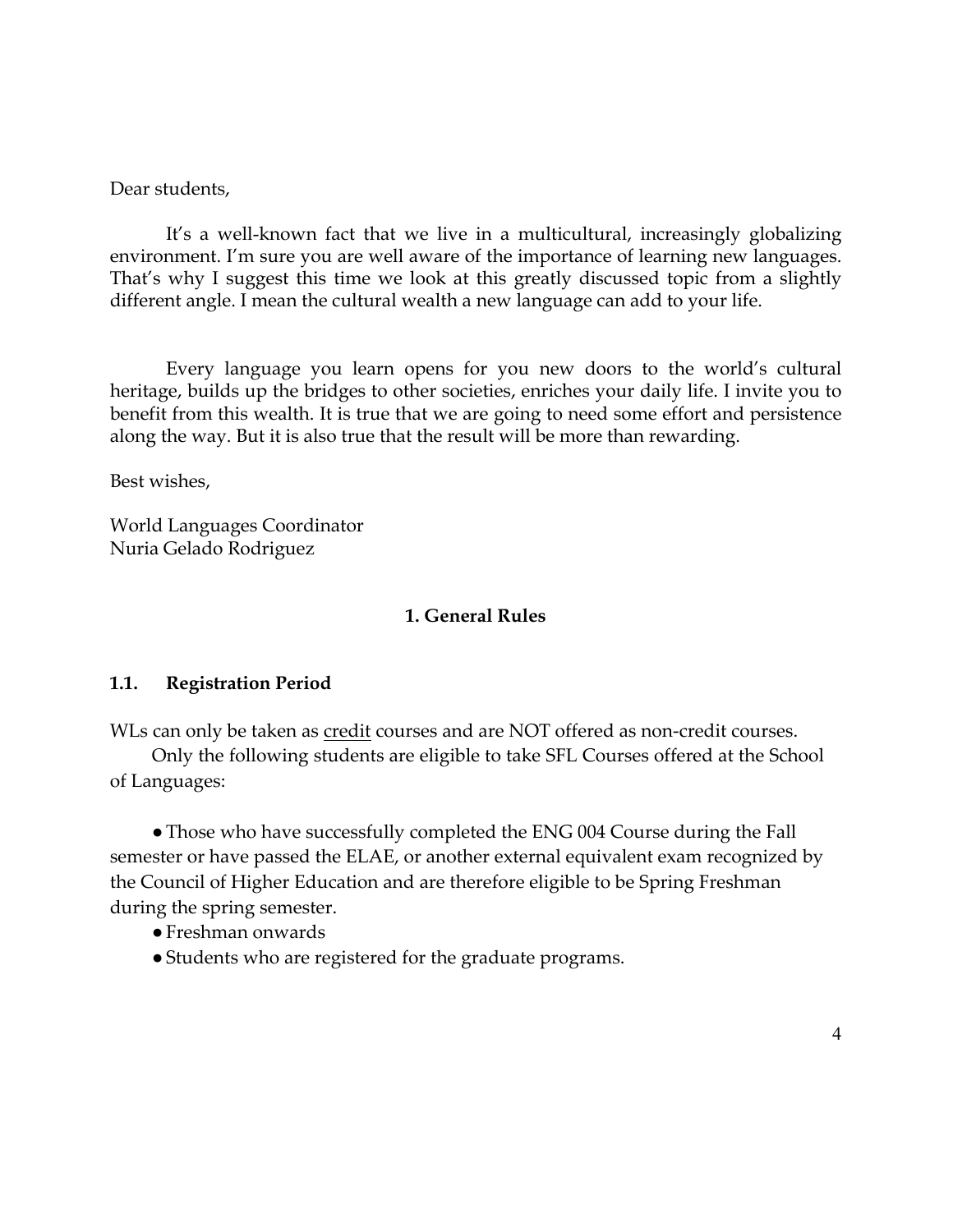WLs courses are not offered to FDY students due to the intensity and study load on their English courses.

Graduate students can also register for WLs courses but only if they are able to take these as credit courses (regardless of whether or not the credits count towards their graduation requirements).

The registration period for the WLCs lasts from Wednesday to Friday of each registration week. Please, follow the Academic Calendar for the dates.

Students who have graduated from high schools where the medium of instruction is German, Italian or French and students who took one of those language courses in high school cannot take ITA, GER or FRE 110. These students can apply for the Placement Tests and enroll with special approval during the Add-Drop Period [See 1.2.]. Please, notice that each section has a quota of 18 students. It's important to make your applications as early as possible and to not leave them for the last moment in order to avoid quota problems.

If instructor finds it necessary, s/he may ask the student to change the section/level after the Add-Drop period, as well. In this case, the student gives a petition to Students Resources for an official change of record.

#### **1.2. Placement Exam**

Students, who already know the language they are planning to take in SL, should apply to the instructor of the course for the Placement Exam. It's strongly advised to do it well beforehand, so all necessary arrangements are made.

The placement tests are administered at the beginning of each academic year or term, usually on the first day of the classes, after the registration period. Students should consult the instructor for an arrangement of the level test. Those who pass the exam can register during the Add-Drop.

Beginners are not required to take the placement exam and can directly register to the basic level.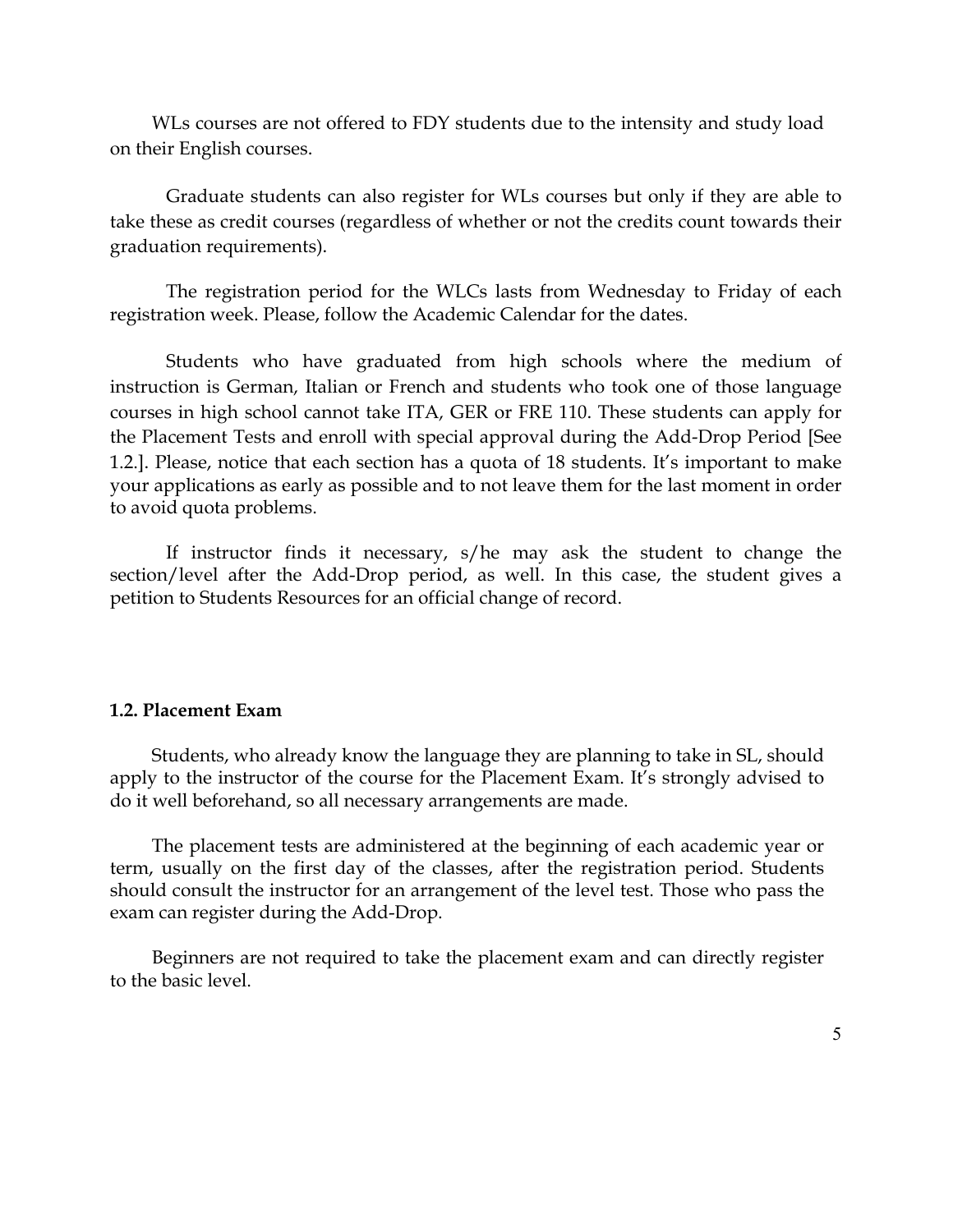Students who have previously taken a WLs course and have successfully completed it, do not need to take the placement exam and can be accepted to a higher level. The placement tests are applicable to students who will take courses for the first time.

## **1.3. International Certificates**

The following international exams will exempt students from the Placement Exam and give them a right to enroll to the levels below:

| Language | Certificate            | Level of WLCs in SL SU |
|----------|------------------------|------------------------|
| French   | DELF A1                | 120                    |
|          | DELF A2                | 150                    |
| German   | Start Deutsch 1        | 120                    |
|          | <b>Start Deutsch 2</b> | 150                    |
| Italian  | Celi <sub>2</sub>      | 120                    |
|          | Celi <sub>3</sub>      | 150                    |
| Spanish  | <b>DELE A1</b>         | 120                    |
|          | DELE A <sub>2</sub>    | 150                    |

**IMPORTANT** International proficiency exam scores can only be accepted if no more than three years have passed since the score was received.

# **1.4. Progressing and repeating**

The chart below shows the progression through the courses and the levels obtained<sup>1</sup>.

|                 | $1^{\rm st}$ vear |      | $2nd$ year                       |      | 3 <sup>rd</sup> vear |                                | 4 <sup>th</sup> vear |
|-----------------|-------------------|------|----------------------------------|------|----------------------|--------------------------------|----------------------|
| Fall            | <b>Spring</b>     | Fall | Spring                           | Fall | Spring               | <b>Fall</b>                    | Spring               |
| 110             | 120               | 130  | 140                              | 150  | 160                  | 170                            | 180                  |
| $AI$ +: 120 hrs |                   |      | A2: $+180$ hrs, 300 hrs in total |      |                      | $B1+180$ hrs, 480 hrs in total |                      |

You need to get a satisfactory grade for the course in order to move on to the next level. The minimum satisfactory grade is D.

 $<sup>1</sup>$  See Part 2 for Level Descriptors.</sup>

<sup>&</sup>lt;sup>2</sup> Course/level correlations may be different for some languages. The course instructor will provide you with the 6 details.

 $3$ For details: http://www.coe.int/t/dg4/linguistic/Source/Framework\_en.pdf (19.06. 2012)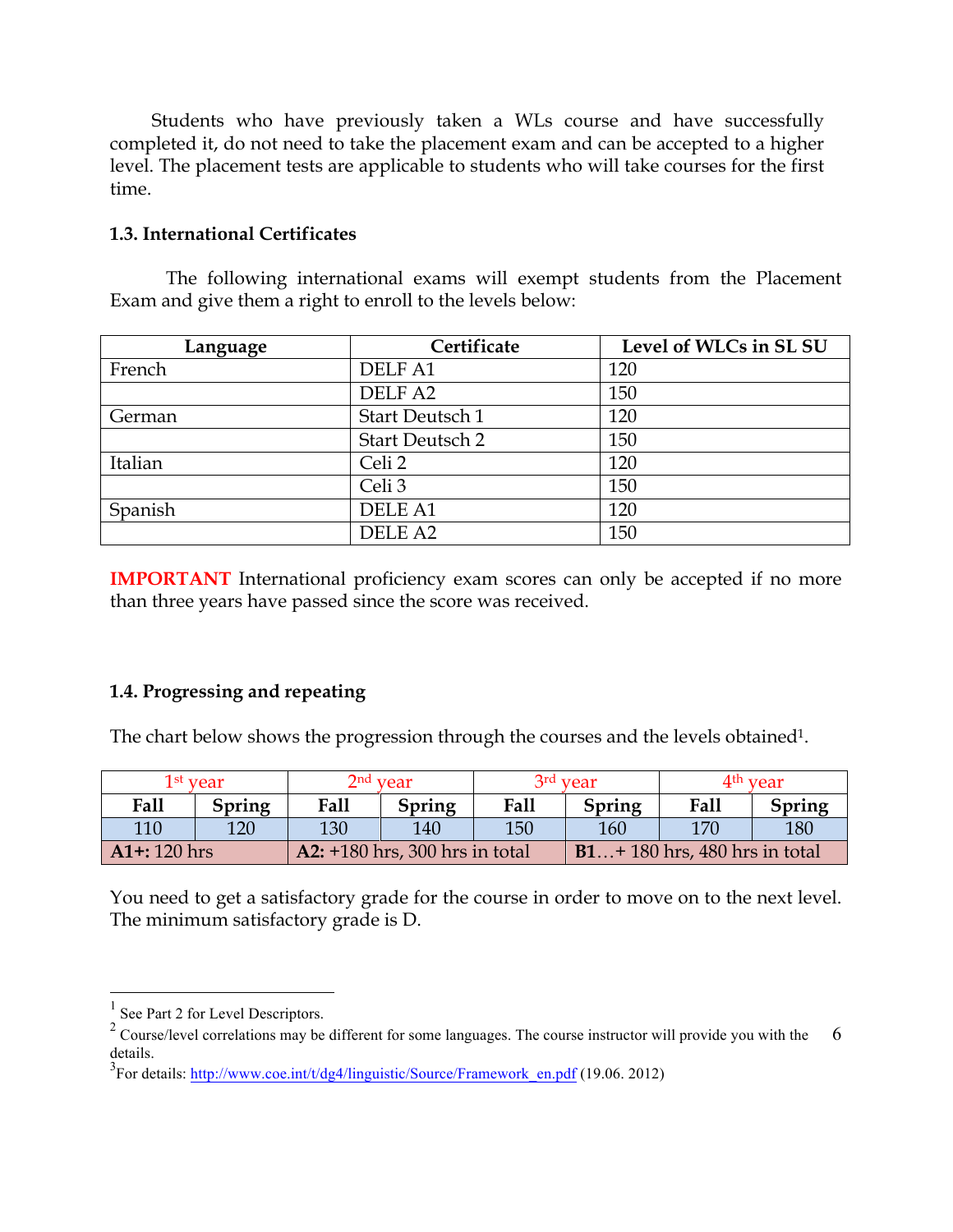You also may take the same course for the  $2<sup>nd</sup>$  time; in this case the last grade you get counts.

# **IMPORTANT**

If more than 3 semesters have passed since the date you took the course for the  $1<sup>st</sup>$  time, you cannot take the course. In other words, you can take the same course for the 2nd time only during three semesters, following the semester you took the course for the 1<sup>st</sup> time.

# **1.5. Faculty Rules**

# - **FENS**

The grades obtained on WLs courses taken by FENS students affect the students' Grade Point Average (GPA) but do not count towards their graduation requirements.

## - **SOM**

The third Basic Level WLs course will not be counted towards the graduation requirements for the SOM students. By Basic we mean 110 and 120 courses.

For example, if you decide to take GER 110 after you took SPA 120 and FRE 110, the GER course will not be counted. That's why it is strongly recommended that SOM students continue with the same language course.

# - **FASS**

There is no any specific arrangement regarding WLs for the FASS students.

# **1.6. SUCourse**

SU Course+ is a virtual classroom which is used at Sabancı University to support University courses. When you log on to SU Course you will find a web site to support the particular SL course you are studying. Teachers may use this site to upload the course information, the syllabus, midterm and final exam dates, assignments deadlines and all other kind of announcements made by the instructor. Your teacher will inform where you can find these documents and dates at the beginning of the term.

If you experience any difficulties while using SU Course, e-mail the following address: sucourse@sabanciuniv.edu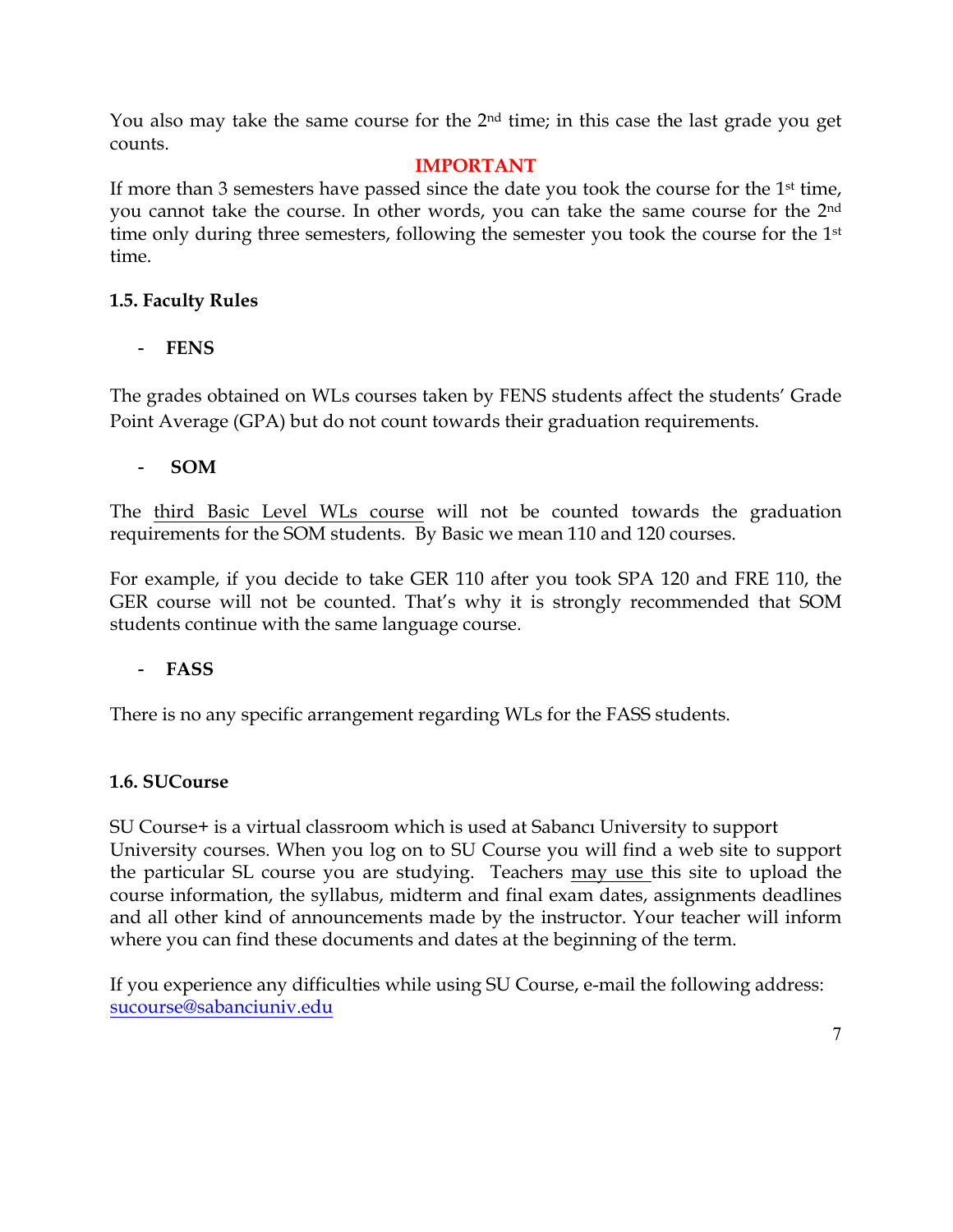**It is your responsibility to follow the announcements that your teacher makes regarding the exam dates.** Missing the exam date announcement is not a valid excuse for a make-up exam.

# **1.7. Statement of Academic Honesty**

Please note that your assessed work should conform to the standards of academic honesty. Academically inappropriate behavior includes incorporating other people's ideas or information in essays without acknowledging the source, having your assignment done by somebody else, or doing somebody else's assignment. These are considered serious academic offences, and any suspected examples of these infringements will be examined by committees of FDY English and FDY Turkish instructors and may result in penalties ranging from loss of credit to referral to the university disciplinary board.

In case of cheating in an exam and/or any other assignment, the course instructor and invigilator write the official report, give you an F grade and start the disiplinary procces.

### **1.8. Assignment Deadlines**

Throughout the year you will be required to submit a number of assignments for assessment. You will always be given enough time to complete your assignments; therefore, all work MUST be handed in before the official deadline. Any work submitted late will not receive a full grade. Computer failure, printer problems and other technical difficulties are not valid excuses for late work. Make sure that you complete your work and print it out one day before the official deadline.

If you miss any stage of your writing tasks for health reasons or for urgent, unpredictable situations, you must inform your instructor beforehand if possible, if not, at the latest, on the day following your absence. If it is a health-related matter, you then need to submit the original copy of your health report (approved by the University Health Center, please see 1.9.) within 3 days following your absence, to the SL Administrative Assistant, and the copy of the report to the course instructor.

### **1.9. Health Reports and Make-Up Exams**

It is important that those students who are unable to take the writing exams, the oral assessment, the midterm or the final exams for health reasons adhere to the following: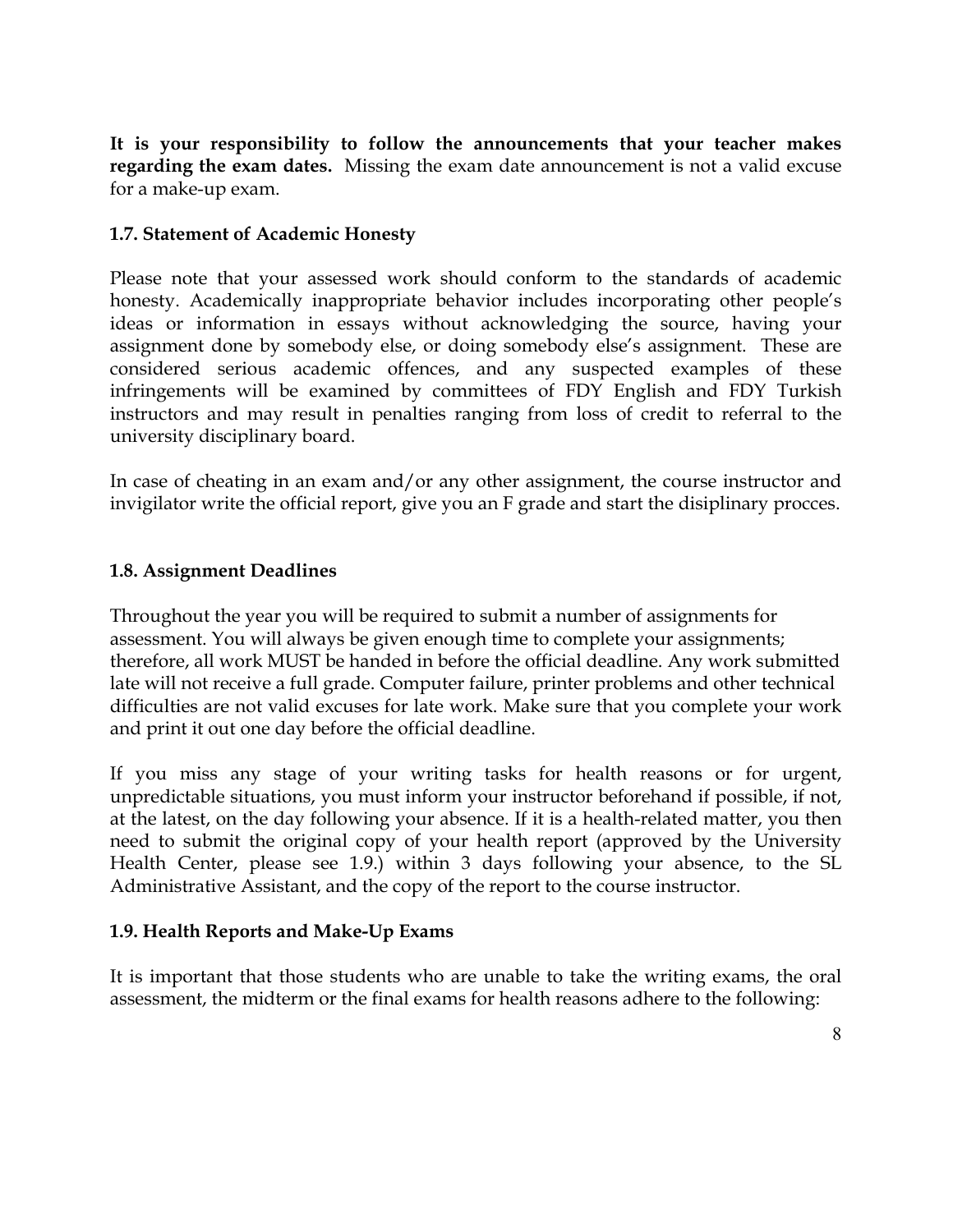a. We would appreciate it if you could contact the main instructor of your class either through e-mail or by telephone 1 day before the exam at the latest; or for urgent, unpredictable situations, and if you are only able to call on the day of the exam, please telephone the Administrative Office of the School of Languages.

b. If you reside on campus, please seek necessary medical treatment at the University Health Center and obtain a health report from them.

c. If you reside outside the campus and receive treatment in a medical institution other than the University Health Center, obtain a health report from there and have it approved by the doctors at the University Health Center.

d. Any health report should be handed in to the School of Languages Administrative Office within 3 working days after the end of the medical report.

**The School of Languages Advisory Board will evaluate each case individually and make a decision as to whether the student will be given a make-up exam. The student will be informed of the decision by the Administrative Office.** 

### **1.10. Other Rules**

### - **Mobile Phones**

You can use your mobile phone within the SU buildings, however you must respect fellow students and instructors an turn off your mobile phone when you are in classes, tutorials, exams or lectures.

### - **Smoking**

Smoking is strictly forbidden inside the SU buildings. Please fully exit the building if you would like to smoke.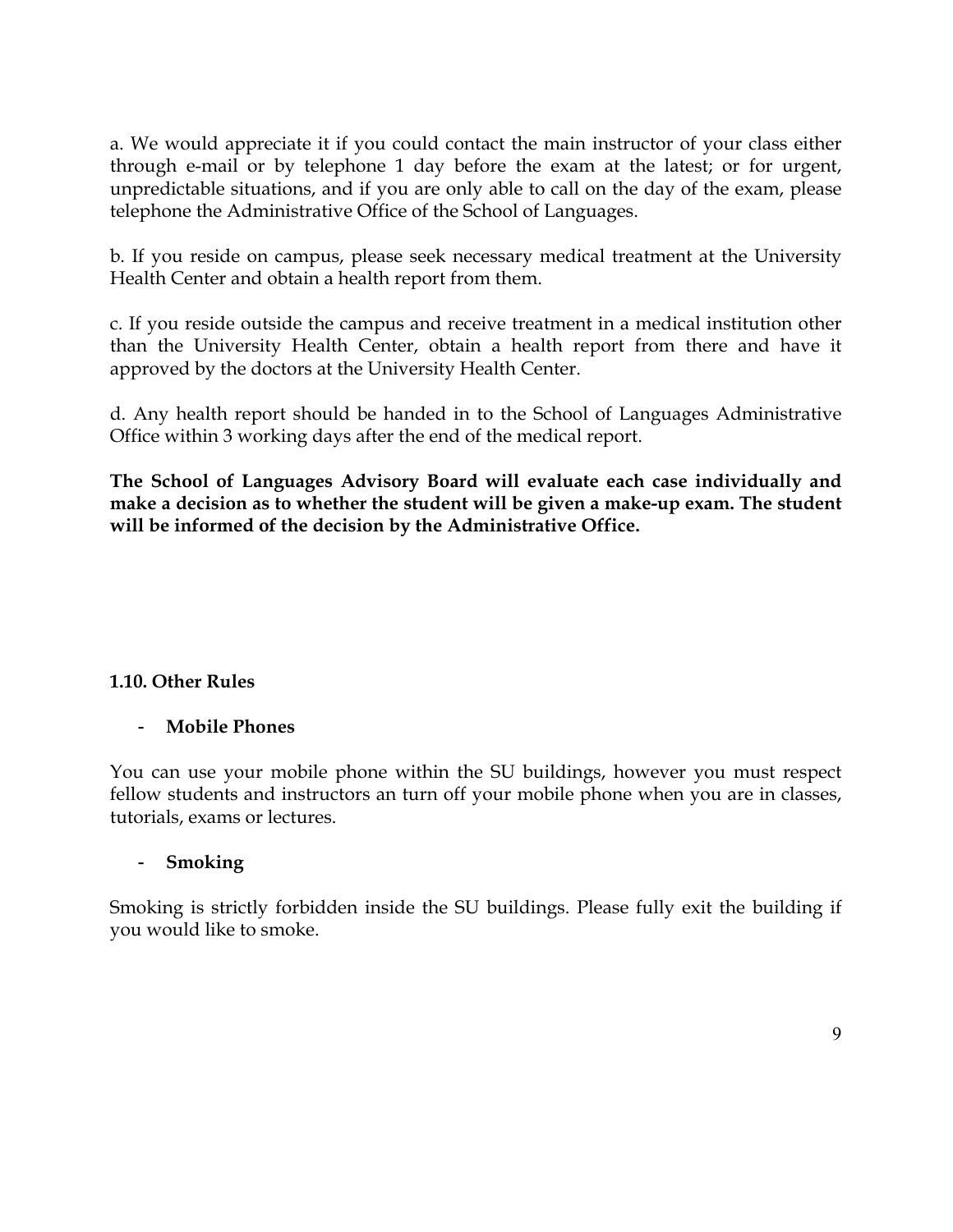# **2. Level Descriptors. 2**

# **2.1. 110-120 A1**

A student who has successfully completed the 110 and 120 World language courses will be considered to have achieved **A1** (Basic User/Breakthrough) level of Common European Framework3.

# **Exit Level Descriptors for World Languages and Turkish as a Second Language**

|                          | 110, 120 (A1)                                                                              |
|--------------------------|--------------------------------------------------------------------------------------------|
| General                  | Has a very basic range of simple expressions about personal details and needs of a         |
|                          | concrete type.                                                                             |
| Grammatical              | Shows only limited control of a few simple grammatical structures and sentence             |
|                          | patterns in a learned repertoire.                                                          |
|                          | Has a basic vocabulary repertoire of words and phrases related to particular concrete      |
|                          | situations.                                                                                |
| control                  |                                                                                            |
| <b>Overall reading</b>   | Can understand very short, simple texts such as short letters, e-mails and notices,        |
|                          | picking up familiar names, words and very simple sentences, and rereading as required.     |
|                          |                                                                                            |
| <b>Reading for</b>       | Can recognize familiar names, words and very basic phrases on simple notices in the        |
| orientation              | most common everyday situations.                                                           |
| <b>Reading for</b>       | Can get an idea of the content of simpler informational material and short simple          |
| information              | descriptions, especially if there is visual support.                                       |
| <b>Reading</b>           | Can follow short, simple written directions (e.g. to go from X to Y).                      |
| instructions             |                                                                                            |
| <b>Reading</b>           | Can understand short, simple messages e.g on postcards.                                    |
| correspondence           |                                                                                            |
| <b>Overall listening</b> | Can understand and follow speech of everyday matters of a concrete type concerning         |
| comprehension            | him/herself and his/her family provided that the speech is clear, slow and carefully       |
|                          | articulated, with long pauses for him/her to assimilate meaning.                           |
| <b>Listening to</b>      | Can understand instructions addressed carefully and slowly to him/her and follow           |
| announcements            | short, simple directions.                                                                  |
| and instructions         |                                                                                            |
| <b>Understanding</b>     | Can generally identify the main topic of discussion around him/her if it contains familiar |
| conversation             | words and expressions and when speech is slow and clear.                                   |
| between native           |                                                                                            |
| speakers                 |                                                                                            |
|                          | linguistic range<br>accuracy<br>Vocabulary<br>range and<br>comprehension                   |

<sup>&</sup>lt;sup>2</sup> Course/level correlations may be different for some languages. The course instructor will provide you with the details.

 $3$ For details: http://www.coe.int/t/dg4/linguistic/Source/Framework\_en.pdf (19.06. 2012)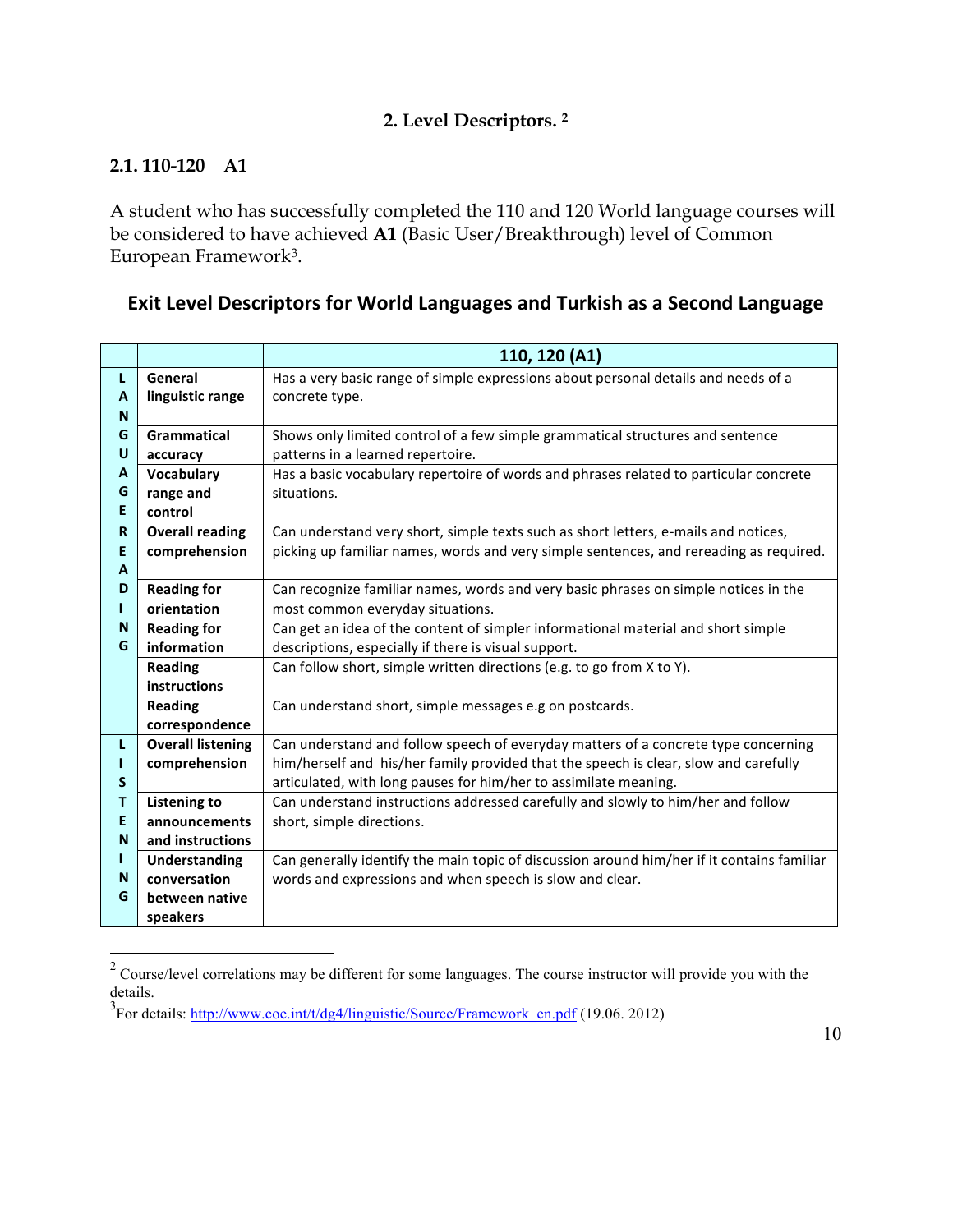|             | <b>Listening to</b>                                                          | Can generally identify the main topic of short recorded material if it contains familiar |
|-------------|------------------------------------------------------------------------------|------------------------------------------------------------------------------------------|
|             | audio media<br>words and expressions and when speech is very slow and clear. |                                                                                          |
|             | and recordings                                                               |                                                                                          |
| W           | <b>Overall written</b>                                                       | Can write a series of short and simple sentences using basic connectors, for example;    |
| $\mathbf R$ | production                                                                   | simple messages, forms and postcards.                                                    |
|             |                                                                              | Can write simple isolated phrases and sentences.                                         |
| т           | <b>Creative writing</b>                                                      | Can write simple phrases and sentences about themselves, where they live and what        |
|             |                                                                              | they do                                                                                  |
| N           |                                                                              |                                                                                          |
| G           |                                                                              |                                                                                          |
|             | <b>Writing</b>                                                               | Can fill out a straightforward form and write short simple messages e.g. on a postcard,  |
|             | correspondence                                                               | e-mails etc.                                                                             |
|             |                                                                              |                                                                                          |
|             |                                                                              |                                                                                          |
| S.          | <b>Overall spoken</b>                                                        | Can interact in a simple way but communication is totally dependent on repetition at a   |
| P           | interaction and                                                              | slower rate of speech, rephrasing and repair. Can ask and answer simple questions,       |
| E           | production                                                                   | initiate and respond to simple statements in areas of immediate need or on very          |
| A           |                                                                              | familiar topics.                                                                         |
| K           | Conversation                                                                 | Can make an introduction and use basic greeting and leave-taking expressions.            |
|             |                                                                              | Can ask how people are and react to news.                                                |
| N           |                                                                              | Can understand everyday expressions aimed at the satisfaction of simple needs of a       |
| G           |                                                                              | concrete type, delivered directly to him/her in clear, slow and repeated speech by a     |
|             |                                                                              | sympathetic speaker.                                                                     |
|             | <b>Transactions to</b>                                                       | Can ask people for things and give people things. Can handle numbers, quantities, cost   |
|             | obtain goods                                                                 | and time.                                                                                |

### **2.2. 130, 140, 150 A2**

A student who has successfully completed the 130, 140 and 150 World language courses will be considered to have achieved **A2** (Basic User/Waystage) level of Common European Framework.

# **Exit Level Descriptors for World Languages and Turkish as a Second Language**

**130, 140, 150 (A2)**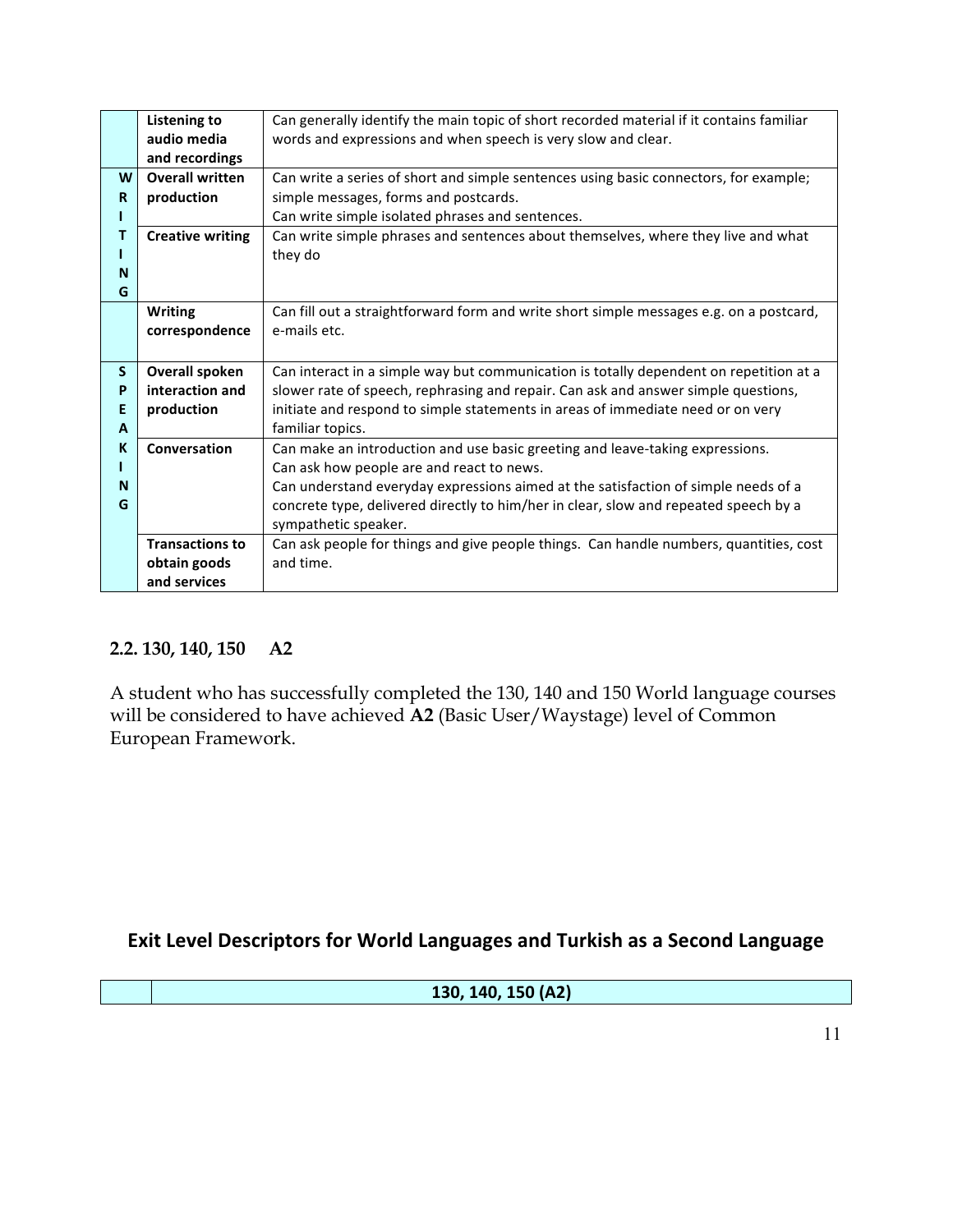| L              | Can produce brief everyday expressions in order to satisfy simple needs of a concrete type: personal        |  |  |  |  |
|----------------|-------------------------------------------------------------------------------------------------------------|--|--|--|--|
| A              | details, daily routines, wants and needs, requests for information.                                         |  |  |  |  |
| N              | Can use basic sentence patterns and communicate with memorized phrases about themselves and other           |  |  |  |  |
| G              | people, what they do, places, possessions, etc.                                                             |  |  |  |  |
| U              | Uses some simple structures correctly, but still systematically makes basic mistakes-for example tends to   |  |  |  |  |
| A              | mix up tenses and forget to mark agreement; nevertheless, it is usually clear what he/she is trying to say. |  |  |  |  |
| G              | Has a sufficient vocabulary for the expression of basic communicative needs.                                |  |  |  |  |
| E              | Has a sufficient vocabulary for coping with simple survival needs.                                          |  |  |  |  |
|                | Can control a narrow repertoire dealing with concrete everyday needs.                                       |  |  |  |  |
| $\mathsf R$    | Can understand short, simple texts containing the highest frequency vocabulary, including a proportion of   |  |  |  |  |
| E              | shared international vocabulary items.                                                                      |  |  |  |  |
| A              | Can find specific, predictable information in simple everyday material such as advertisements,              |  |  |  |  |
| DI             | prospectuses, menus, reference lists and timetables.                                                        |  |  |  |  |
| N              | Can locate specific information in a list and isolate the information required.                             |  |  |  |  |
| G              | Can understand everyday signs and notices: in public places, such as streets, restaurants and railway       |  |  |  |  |
|                | stations.                                                                                                   |  |  |  |  |
|                | Can identify specific information in simpler written material he/she encounters such as letters, brochures  |  |  |  |  |
|                | and short newspaper articles describing events.                                                             |  |  |  |  |
|                | Can understand simple instructions on equipment encountered in everyday life - such as a public             |  |  |  |  |
|                | telephone.                                                                                                  |  |  |  |  |
|                | Can understand short simple personal letters or emails.                                                     |  |  |  |  |
| п              | Can understand phrases and expressions related to areas of most immediate priority (e.g. very basic         |  |  |  |  |
| ${\sf S}$      | personal and family information, shopping) provided speech is clearly and slowly articulated.               |  |  |  |  |
| Τ              | Can catch the main point in short, clear, simple messages and announcements.                                |  |  |  |  |
| E              | Can understand simple directions relating to how to get from X to Y, by foot or public transport.           |  |  |  |  |
| <b>NI</b>      |                                                                                                             |  |  |  |  |
| N              | Can generally identify the main focus of discussion around him/her, when speech is slow and clear.          |  |  |  |  |
| G              |                                                                                                             |  |  |  |  |
|                | Can understand and extract the essential information from short, recorded material dealing with             |  |  |  |  |
|                | predictable everyday matters which are delivered slowly and clearly.                                        |  |  |  |  |
| W<br><b>RI</b> | Can write a series of simple phrases and sentences linked with simple connectors like and, but and because. |  |  |  |  |
| TI             | Can write a series of simple phrases and sentences about their family, living conditions or educational     |  |  |  |  |
| N              | background.                                                                                                 |  |  |  |  |
| G              |                                                                                                             |  |  |  |  |
|                | Can write very simple short personal letters including basic descriptions of events, past activities and    |  |  |  |  |
|                | personal experiences and/or expressing thanks and apology.                                                  |  |  |  |  |
|                |                                                                                                             |  |  |  |  |
| S              | Can communicate in simple and routine tasks requiring a simple and direct exchange of information on        |  |  |  |  |
| P              | familiar and routine matters to do with work and free time. Can handle very short social exchanges but is   |  |  |  |  |
| E              | rarely able to understand enough to keep the conversation going of his/her own accord.                      |  |  |  |  |
| A              | Can handle very short social exchanges, but is rarely able to understand enough to keep conversation going  |  |  |  |  |
| KI             | of his/her own accord, though he/she can be made to understand if the speaker will take the trouble.        |  |  |  |  |
| N              | Can use simple everyday polite forms of greeting and address.                                               |  |  |  |  |
| G              | Can make and respond to invitations, suggestions and apologies.                                             |  |  |  |  |
|                | Can say what he/she likes and dislikes.                                                                     |  |  |  |  |
|                | Can ask for and provide everyday goods and services.                                                        |  |  |  |  |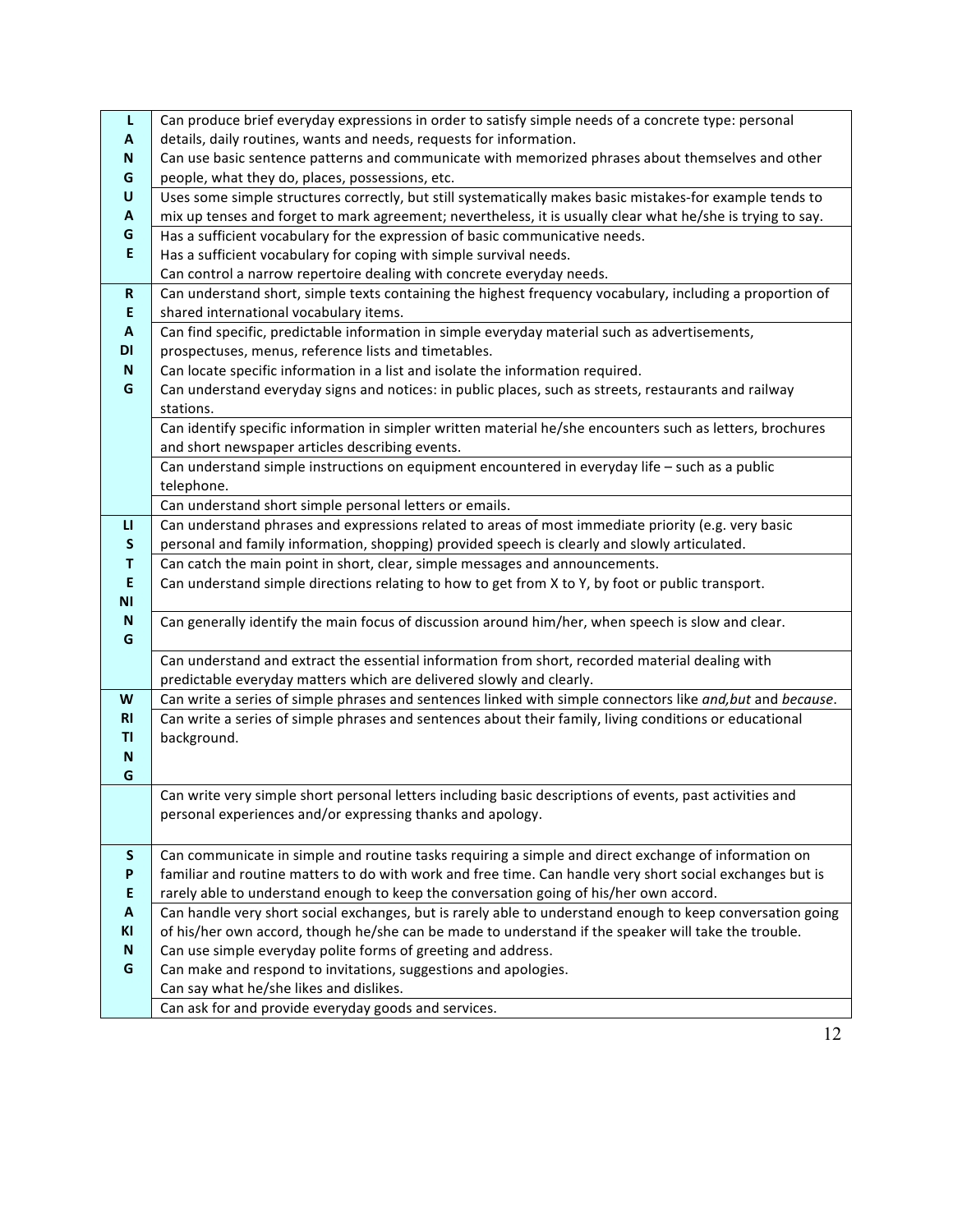Can get simple information about travel, use public transport, ask and give directions and buy tickets. Can make simple transactions in shops, post offices or banks. Can give and receive information about quantities numbers, prices. Can order a meal.

#### **2.3. 160, 170, 180 B1…**

 A student who has successfully completed the 160, 170 and 180 World language courses will be considered to be continuing with **B1** (Independent User/Threshold) level of Common European Framework.

|              | 160, 170, 180 (≈B1)                                                                                            |
|--------------|----------------------------------------------------------------------------------------------------------------|
| L            | Has a repertoire of basic language which enables him/her to deal with predictable everyday situations,         |
| A            | though he/she will generally have to compromise the message and search for words.                              |
| N            | Uses a repertoire of frequently used routines and patterns associated with more predictable situations,        |
| G            | with reasonable accuracy.                                                                                      |
| U            | Has a sufficient vocabulary to conduct routine, everyday transactions involving familiar situations and        |
| A            | topics.                                                                                                        |
| G            | Shows some control of elementary vocabulary, but errors occur when expressing more complex thoughts            |
| Ε            | or handling unfamiliar topics and situations.                                                                  |
| $\mathbf R$  | Can understand short, simple texts on familiar matters of a concrete type which consist of high frequency      |
| E            | everyday language.                                                                                             |
| $\mathbf{A}$ | Can find and understand relevant information in everyday material such as letters, brochures and short         |
| <b>DI</b>    | official documents of a predictable nature.                                                                    |
| N            | Can recognize the most significant points in short, straightforward newspaper articles on familiar             |
| G            | subjects.                                                                                                      |
|              | Can understand regulations, for example safety, when expressed in simple language.                             |
|              | Can understand basic types of standard routine letters on familiar topics.                                     |
| $\mathbf{u}$ | Can understand enough to be able to meet needs of a concrete type provided that speech is clearly and          |
| S            | slowly articulated.                                                                                            |
| $\mathbf{T}$ |                                                                                                                |
| E            | Can follow short announcements and messages of a concrete type.                                                |
| <b>NI</b>    | Can understand simple instructions relating to the operation of everyday equipment.                            |
| N            | Can follow directions including some detail.                                                                   |
| G            | Can generally follow the main points of discussion around him/her when speech is slow and clearly              |
|              | articulated in standard dialect.                                                                               |
|              | Can generally understand the main points of news bulletins and simpler recorded material about familiar        |
|              | subjects delivered slowly and clearly.                                                                         |
| W            | Can write short, straightforward texts on familiar subjects within his/her field of interest, linking a series |
| R1           | of short sentences into a linear sequence.                                                                     |
| ΤI           | Can write about everyday aspects of his/her environment, e.g. people, places or a study experience in          |
| N            | linked sentences.                                                                                              |
| G            | Can write very short, basic descriptions of events, past activities and personal experiences.                  |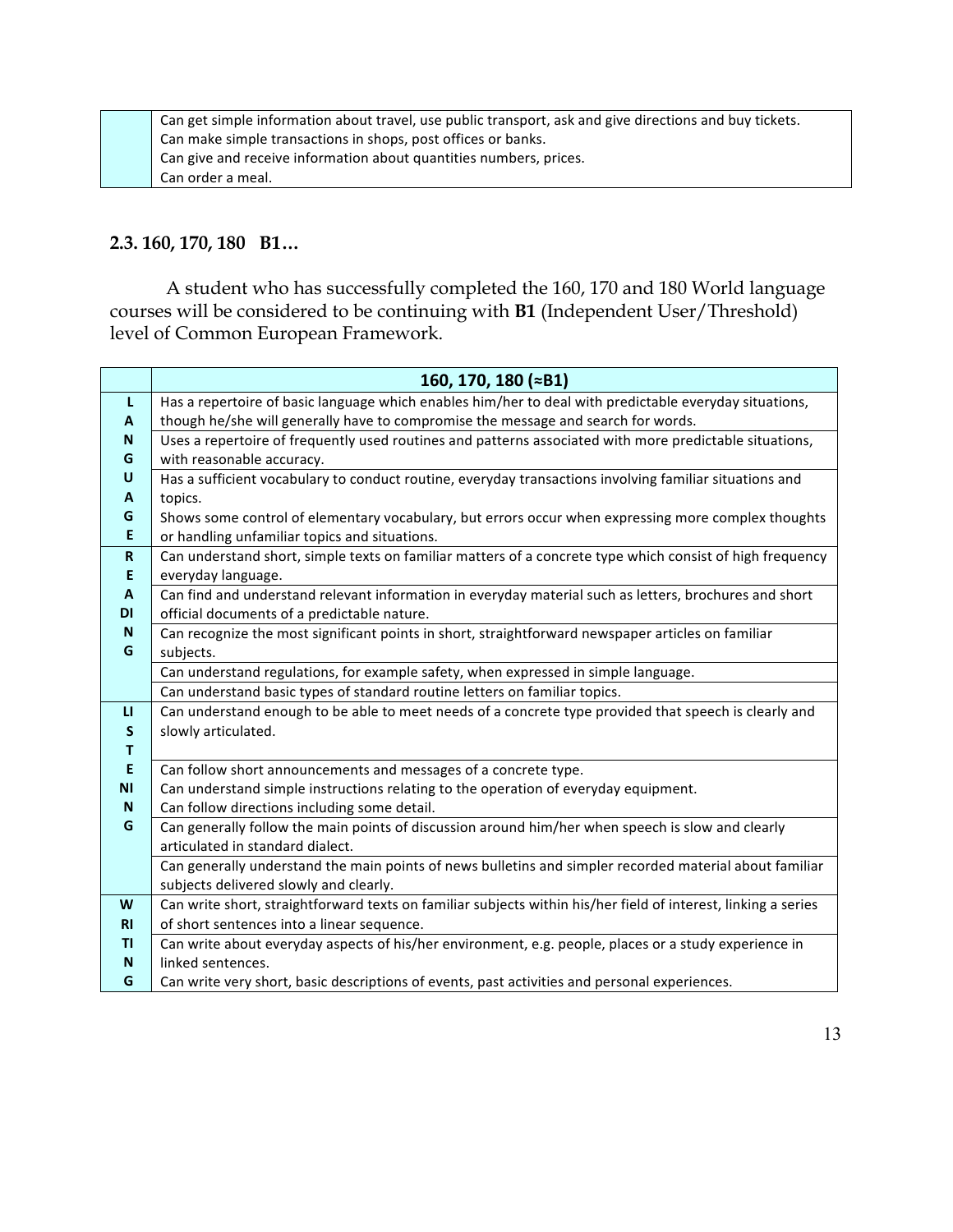|              | Can write short personal letters describing experiences, feelings and events.                           |
|--------------|---------------------------------------------------------------------------------------------------------|
|              |                                                                                                         |
| <sub>S</sub> | Can interact with reasonable ease in structured situations and short conversations, provided the other  |
| P            | person helps if necessary. Can manage simple, routine exchanges without undue effort; can ask and       |
| E            | answer questions and exchange ideas and information on familiar topics in predictable everyday          |
| A            | situations.                                                                                             |
| KI           | Can establish social contact: greetings and farewells; introductions; giving thanks.                    |
| $\mathbf N$  | Can generally understand clear, standard speech on familiar matters directed at him/her provided he/she |
| G            | can ask for repetition or reformulation from time to time.                                              |
|              | Can participate in short conversations in routine contexts on topics of interest.                       |
|              | Can express how he/she feels in simple terms, and express thanks.                                       |
|              | Can deal with common aspect of everyday living such as travel, lodgings, eating and shopping.           |
|              | Can get all the information needed from a tourist office as long as it is of a straightforward non-     |
|              | specialised nature.                                                                                     |

# **3. Course Assessment**

# **3.1. Overall Grade**

The breakdown of the overall grade for WLCs is given below:

| Quiz 1                | 10 %  | Week 5 or 6. Grammar &     |
|-----------------------|-------|----------------------------|
|                       |       | vocab.                     |
| Midterm               | 25 %  | Week 8 or 9.               |
| Quiz 2/ Assignment 2  | 10 %  | Week 11 or 12. In-class    |
| Instructor's decision |       | writing, homework, mini-   |
|                       |       | research, mini-project,    |
|                       |       | cultural activity, poster, |
|                       |       | etc.                       |
|                       |       |                            |
| Final                 | 35 %  | Week 15 (last week of      |
|                       |       | classes)                   |
| Homework              | $5\%$ | Weekly homework            |
|                       |       |                            |
| Attendance &          | 15 %  | Min. attendance 50%        |
| participation         |       |                            |

# **IMPORTANT**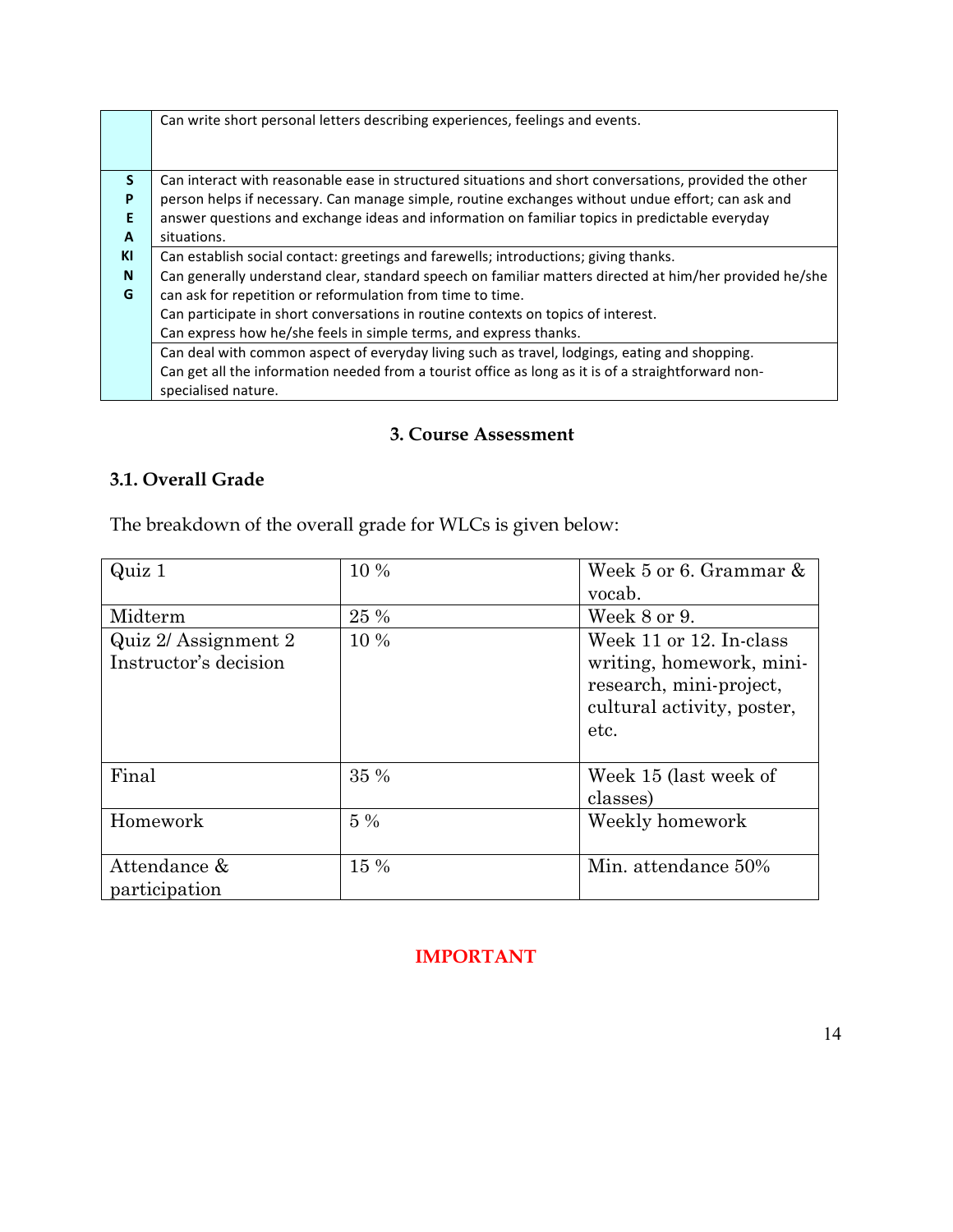**You will be considered absent for the hours you miss with the override permission (max.2 hours).** In case a student has less than 50% of course attendance, (s)he will not be allowed to take the final exam and will get  $N/A$  as an overall grade.

## **3.2. Final & Midterm (Make-up) Assessment Breakdown**

10-15% Listening 20-30% Reading Comprehension 15-20% Grammar 15-20% Writing 10-15% Oral assesm.

### **3.3. Exam Arrangments (Midterm, Final, Make-up)**

All exams are prepared according to your current level and the lesson materials of the related course.

Exams cannot be arranged as homework. All exams are organized in class, under the constant surveillance of the instructor. In cases where there are more than 20 students in a class, extra invigilators are used. (1 instructor/invigilator for each 20 sts).

No digital/online aids are allowed during the exams.

If deemed appropriate by the course instructor, a dictionary can be used during the writing (essay) exam. The dictionary must be recommended/approved by the instructor.

At the beginning of the exam the course instructor gives information about the examination process: duration, order, things that are allowed or forbidden, etc. S(he) also makes general explanations about each part of the exam paper and indicates special expectations, if any.

Asking questions to the instructor or other students is forbidden. At most you may ask for clarification of task, what is expected to be done but you may not ask questions about the possible answers or meanings of words.

On cheating see 1.7.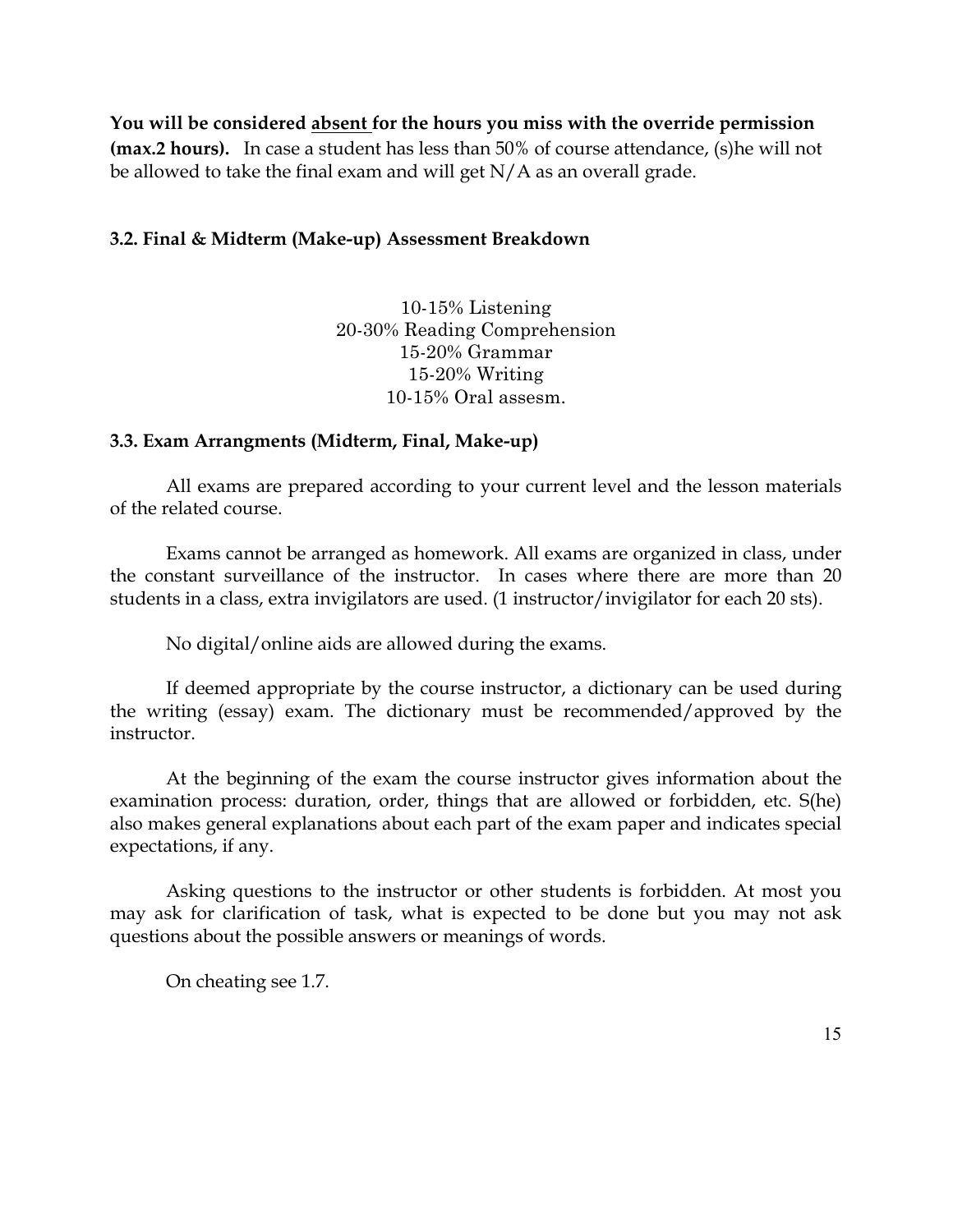#### **3.4. Homework assignments**

All information related to the homework assignments (number, type, value, deadline, etc.) is presented by your teacher at the beginning of the term. The necessary updates and announcements will be made during the semester, so it is very important that you follow your emails and stay in communication with your teacher.

The course instructor is responsible for making the related announcements in time. You are responsible for following and fulfilling them.

Throughout the year you will be required to submit a number of assignments for assessment. You will always be given enough time to complete your assignments; therefore, all work MUST be handed in before the official deadline. Any work submitted late **will not receive a full grade.** Computer failure, printer problems and other technical difficulties are **not** valid excuses for late work. Make sure that you complete your work and print it out one day before the official deadline.

#### **3.5. Attendance**

Attending classes and tutorials is a vital part of your learning experience at the SL. You are expected to attend **all classes and tutorials**, and be ready to start work at the beginning of each class. You are expected to attend classes regularly, including the **first** and **last** days of the course.

For other details please see **1.9. Health Reports and Make-up exams and 3.1. Overall Grade**

#### **3.6. Participation**

You are expected to complete all classroom and tutorial tasks to the best of your ability. This includes full participation in joint activities with classmates and positive behavior that will help you and other students to learn. You are also expected to bring all course materials, including dictionaries, and pens/pencils and paper every day, as well as your laptop on the specific days your instructor requests.

Even if you miss a class (e.g. with the override permission) you are still responsible for learning the material of the lesson and doing the assignments/homework. By using the syllabus and/or weekly program or asking your classmates or course instructor you can find the necessary information and get ready for the next lesson.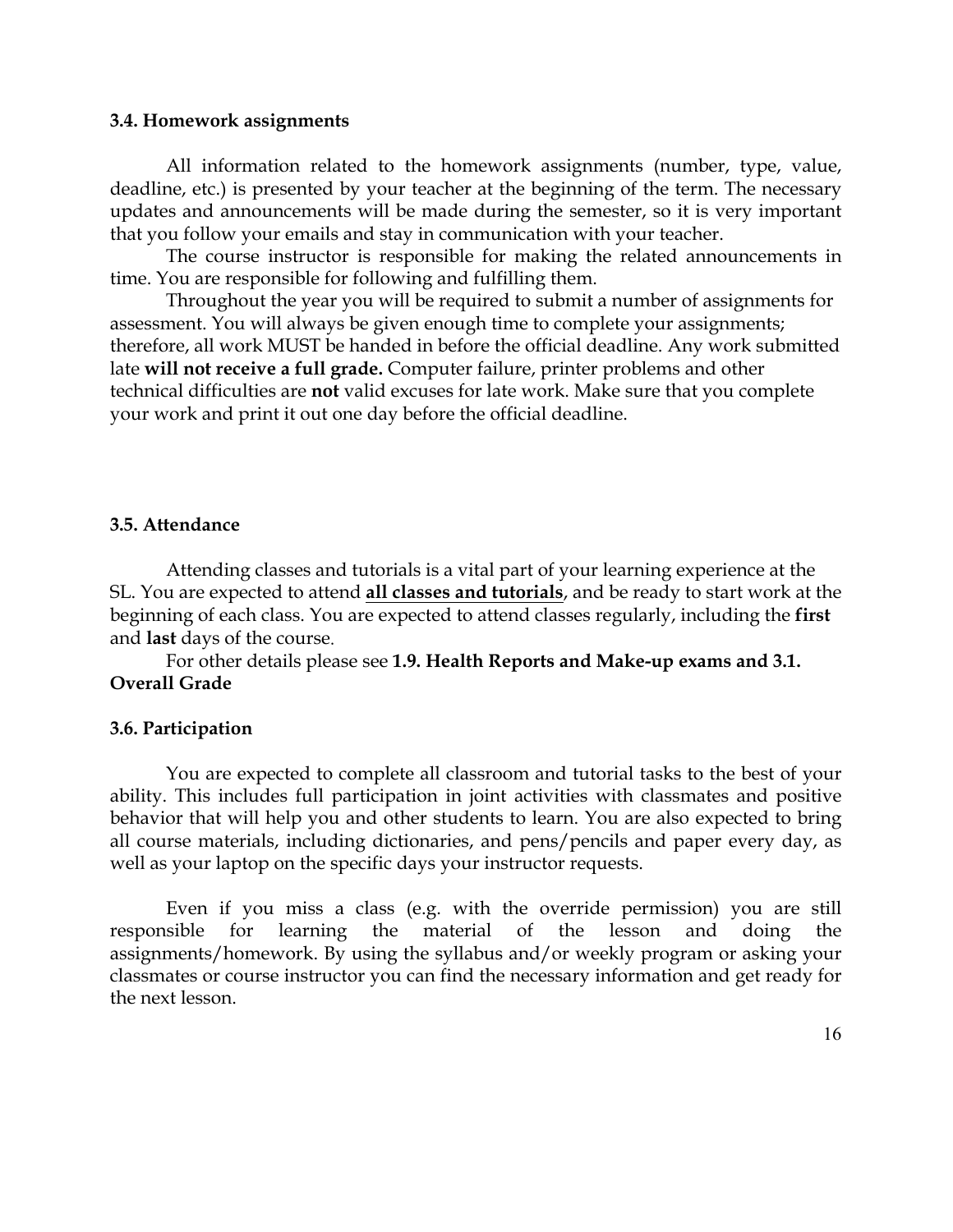#### **3.7. Oral Assessment**

Oral assessment can be arranged in three ways: as an oral exam, as an in-class speaking performance assessment, and as both. The details will be given to you by the course instructor both verbally and in writing at the beginning of the course.

# **3.8. Grading Scale**

| 90-100A |    |
|---------|----|
| 85-89   | Δ  |
| 80-84   | Β+ |
| 75-79   | B  |
| 70-74   | в- |
| 65-69   | C+ |
| 60-64   | С  |
| 55-59   | C- |
| 53-54   | D+ |
| 50-52   | D  |
| 0-49    | F  |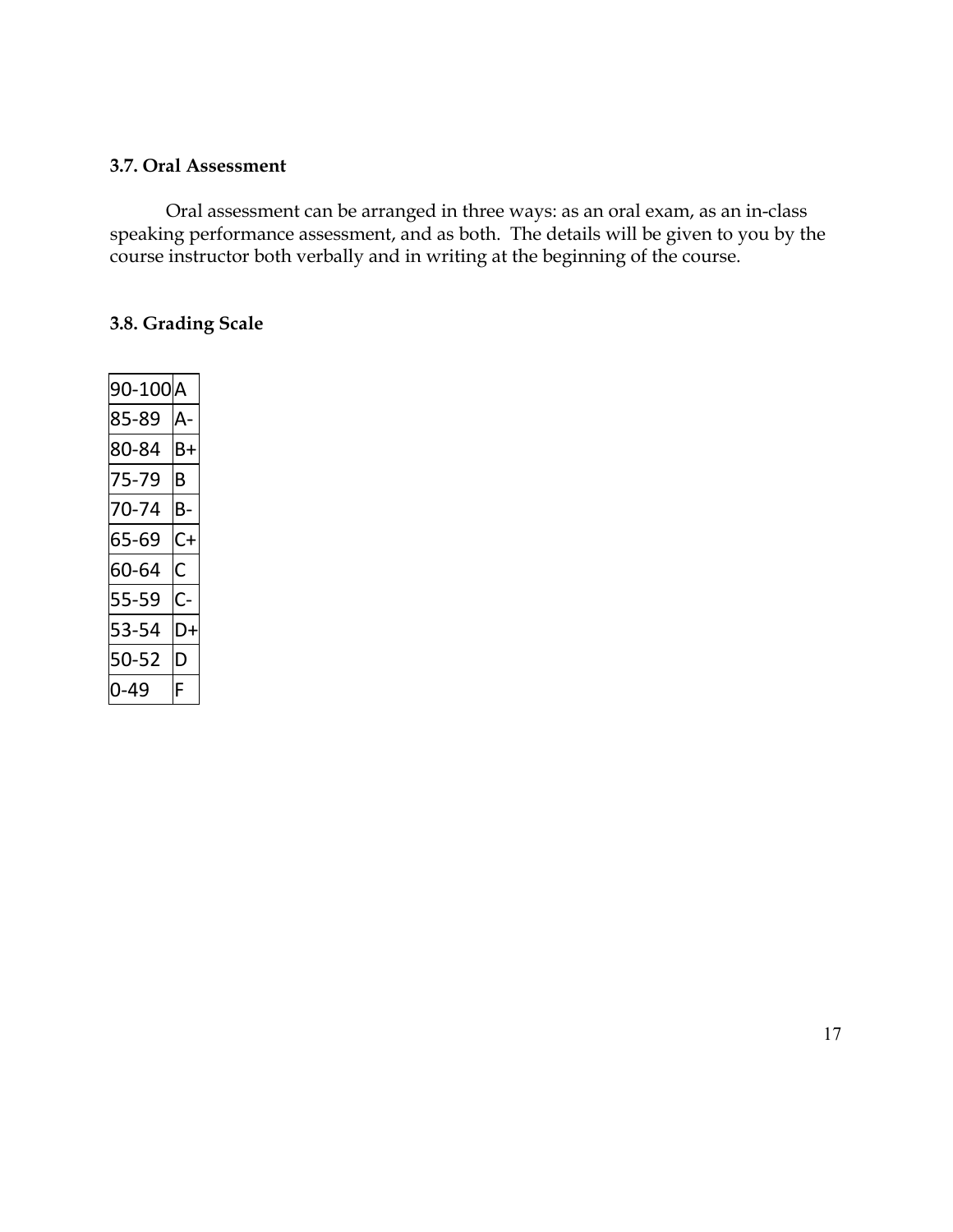#### **4. Course Instructors**

**ARABIC Aziz Nazmi Shakir: ashakir@sabanciuniv.edu**

**TURKISH To be confirmed**

**GERMAN Murat Sözen: murat-sozen@hotmail.com.tr**

**FRENCH Nathalie Reins: nathalie@sabanciuniv.edu**

**SPANISH Nuria Gelado: nuria@sabanciuniv.edu**

**OTTOMAN Bahadir Surelly: surelli@sabanciuniv.edu**

**PERSIAN Kadir Turgut: turgutk@sabanciuniv.edu** 

# **FAQ**

### **Who can take the WLCs?**

●Those who have successfully completed the ENG 004 Course during the Fall semester and have passed the ELAE or another external equivalent exam recognized by the Council of Higher Education and are therefore eligible to be Spring Freshman during the spring semester.

- ●Freshman onwards
- ●Students who are registered for the graduate programs.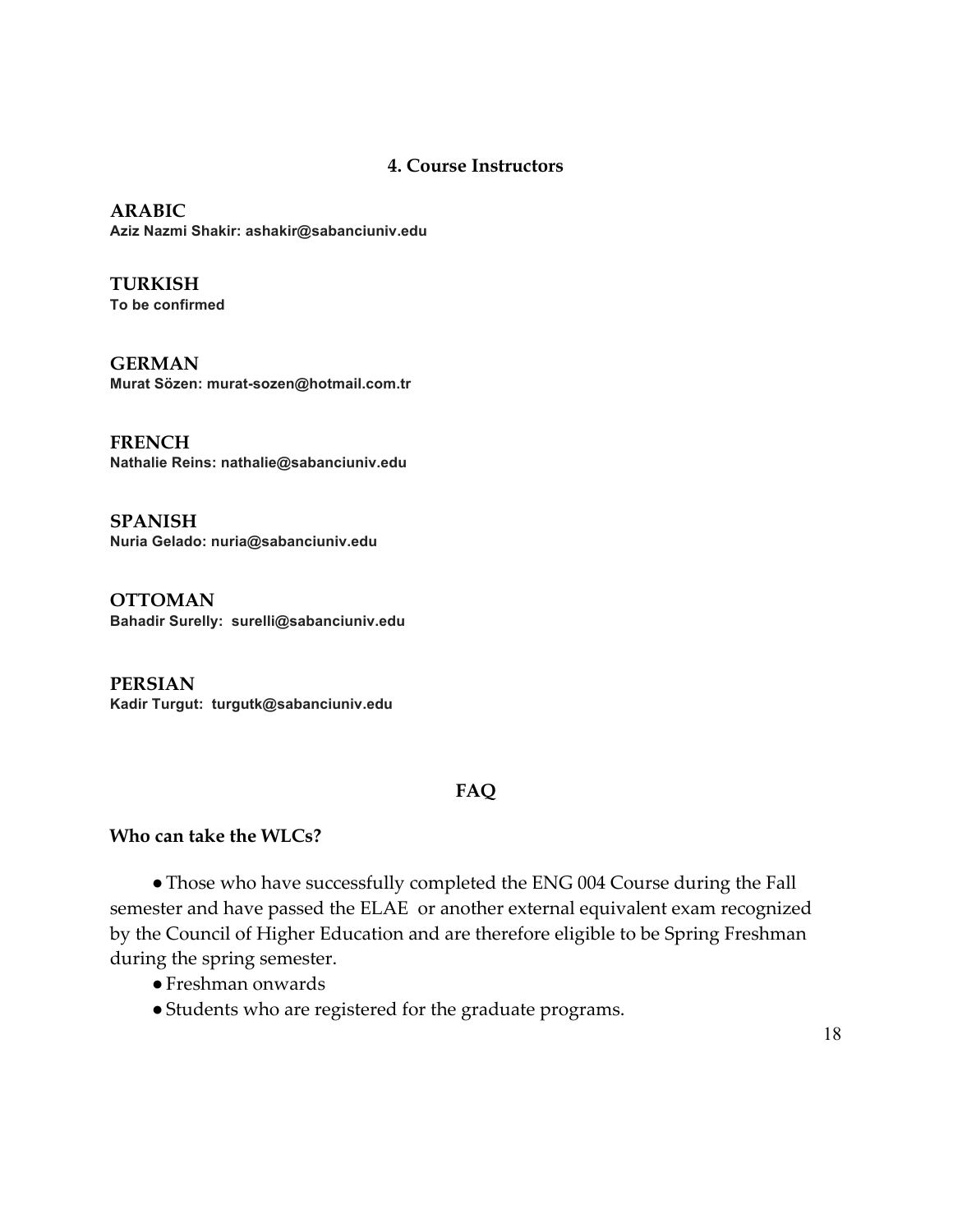WL courses are not offered to FDY students due to the intensity and study load of their English courses.

Graduate students can also register for WL courses but only if they are able to take these as credit courses (regardless of whether or not the credits count towards their graduation requirements).

ITA, GER and FRE 110, 120 sections can be taken only with the special permission. Students who have graduated from Italian, German or French high schools or those who already know the languages on some level, take the Placement Exam to enroll. For details see 1.2.

## **Is auditing allowed?**

No. Registration is required for courses.

# **I don't know the language at all. Do I have to take the Placement Exam anyway?**

No. Also, students who have previously taken a WL course and have successfully completed it do not need to take the placement exam and can be accepted to a higher level.For details see 1.2. and 1.4.

# **Can I get override permission?**

In principle, an override (time clashes on courses) for WL courses is not approved. However, upon a petition submitted to the relevant WL instructor, an override of a maximum of two class hours may be accepted at the instructor's discretion, i.e. the student would then be missing a maximum of 2 hour a week of the WL class. Notice though, that you will be considered absent for the hours you miss with the override permission. For details see 3.6.

### **Are all level courses opened in each semester?**

It depends on demand but in theory sections for each level can be opened each semester. The levels are: 110/110D – Basic; 120/120D – Pre-Intermediate I; 130/130D- Preintermediate II; 140/140D – Intermediate I; 150/150D – Intermediate II; 160/160D – Upper-intermediate I; 170/170D – Upper-intermediate II; 180/180D - Advanced. The courses with 510, 520, etc. codes are opened for Graduated students. For details see 1.4.